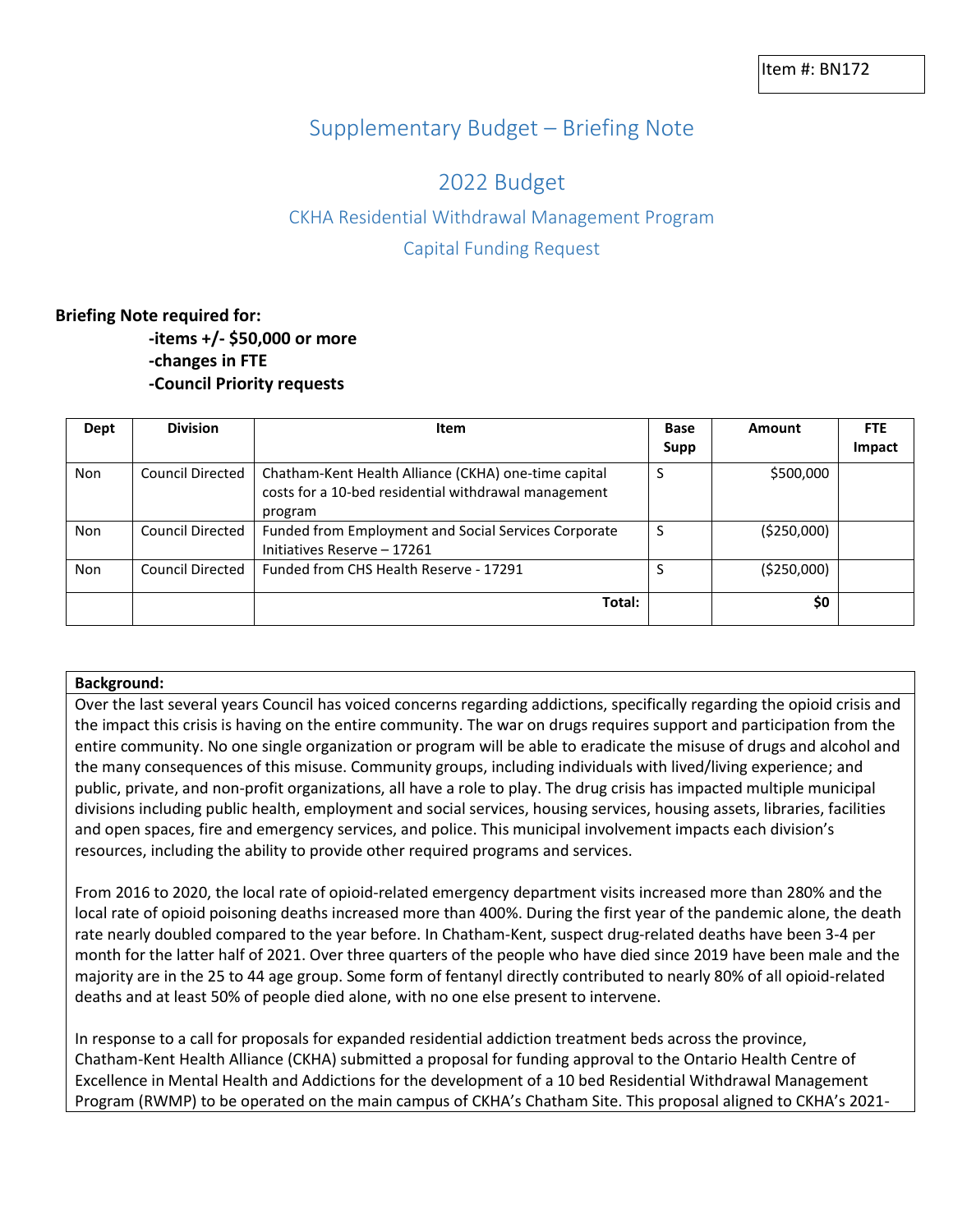#### **Background:**

2024 Strategic Plan objective to "develop innovative ways to expand and deliver Mental Health and Addictions services", more specifically, the plan identified the need for local withdrawal management services.

Council's 2018-2022 Term Priorities have four main pillars: Economic Prosperity, People & Culture, Healthy & Safe Community, and Environmental Sustainability. The foundational standards of Financial Sustainability, Open & Transparent Government, and Resiliency support the four pillars. Within the Health & Safe Community Pillar one of the goals is to "support an increase in access to mental health and addiction services". The capital funding request for the residential withdrawal management program supports Council's 2018-2022 term priorities.

Chatham-Kent is the only community of similar size in Southwestern Ontario that does not have a Residential Withdrawal Management Program. Without a RWMP in our community, Chatham-Kent residents seeking assistance to safely go through substance withdrawal need to leave their home community to do so. This creates significant barriers to treatment for an already vulnerable population.

CKHA's proposal to the province includes a request for \$1.3 million in annual operating costs as well as \$100,000 in one time start up costs, the maximum allowed for one-time costs as per this funding call for proposals, noting that any request exceeding that threshold would be disqualified. CKHA will have one-time capital costs for renovations to an existing space known as "Zone F". The estimated capital costs are \$1.2 million. A design plan has been developed to convert Zone F, and the space has been vacated to prepare to initiate the work as soon as ongoing funding is approved.

CKHA is fully committed to implementing this program, they are confident that the operating funding requested will be supported by the province and they are pursing capital funding support, both through fundraising and the \$500,000 one-time request to the Municipality to achieve the total goal of \$1.2 million for renovations.

Administration is supportive of the one-time \$500,000 request and recommends the use of two reserves: Community Human Services Health Reserve (\$250,000) and Employment and Social Services Corporate Initiatives Reserve (\$250,000).

The CHS Health Reserve is an assigned reserve. These dollars are available for any health-related initiates that will improve the overall public health of our community. This is the only 2022 request from this reserve. If approved the reserve will have a \$301,069.76 balance remaining.

The Corporate Initiative Reserve is also an assigned reserve with the intention that these dollars are to be used for initiatives that will improve the lives of vulnerable and marginalized individuals and families. The 2022 requests from this reserve include the Diversity, Equity, and Inclusion Initiative, CK Renovates Project, and the Residential Withdrawal Management Program. If approved the reserve will have a \$1,626,138.65 balance remaining.

### **Additional information on the Residential Withdrawal Management Program**

The CKHA 10 bed Residential Withdrawal Management Program will operate 24 hours/day 365 days year. The residential program will be co-located and share staff resources with CKHA's RAAM (Rapid Access to Addictions Medicine) Program. This co-location will facilitate client/patient transitions from withdrawal management to ongoing treatment and aftercare (RAAM).

CKHA Residential Withdrawal Management will operate in adherence to the Addictions, Mental Health Ontario (AMHO), and Canadian Research Initiative in Substance Misuse [CRISM] standards and guidelines.

The operating dollars requested from the province will provide routine medical consultation through access to the medical staff from CKHA's multi-disciplinary team, specific functions are outlined below:

• Addictions medicine/psychiatry: available on a consultative basis through CKHA's RAAM clinic, services include assessment, treatment/prescribing, monitoring, education and consultation to clients/patients and staff.